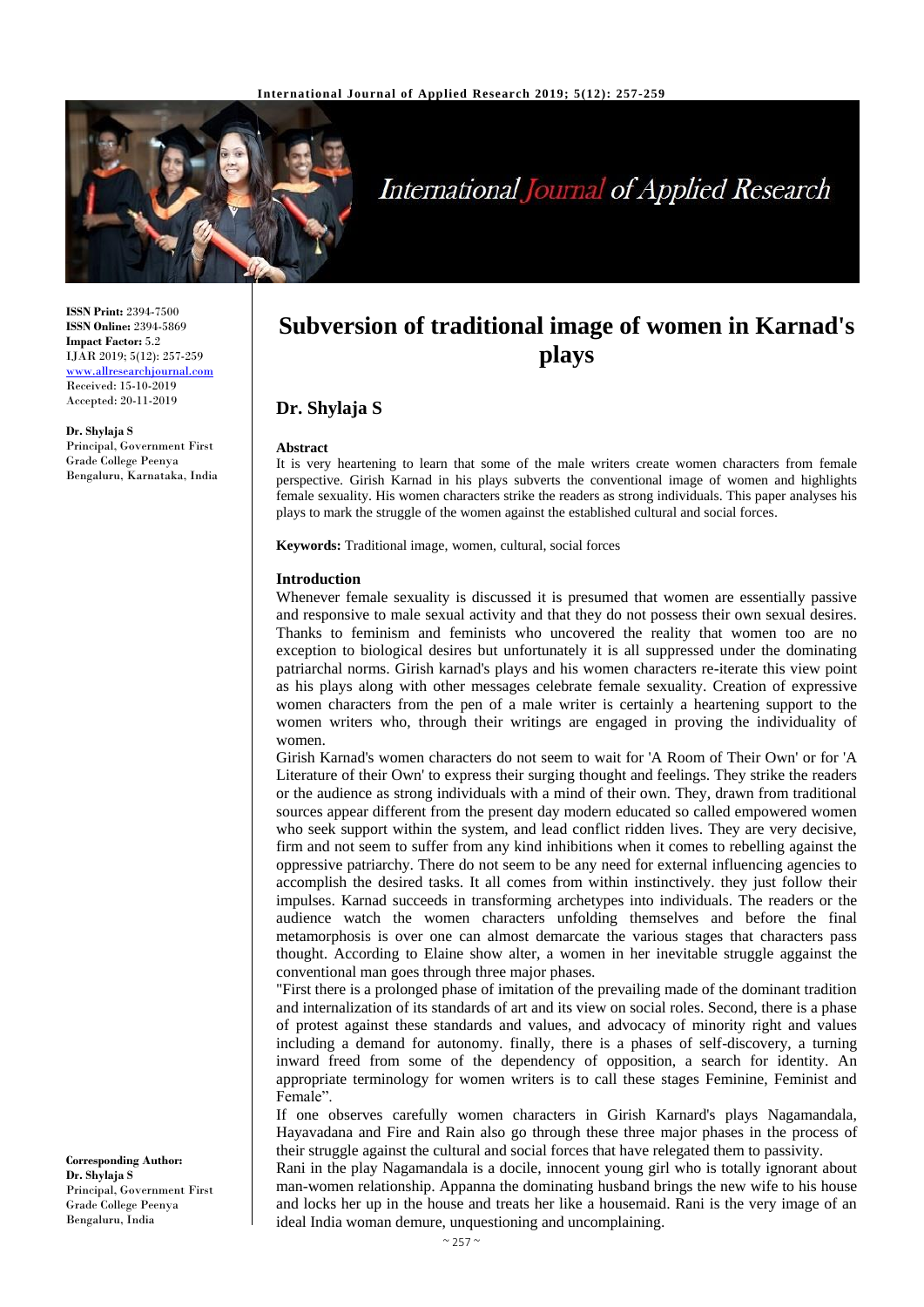#### International Journal of Applied Research [http://www.allresearchjournal.com](http://www.allresearchjournal.com/)

She is inescapably trapped in a meaningless marriage and her husband Appana is her world. She shudders to think of her fate in case of Appanna's something happens to my husband?' In the beginning of the play Rani is portrayed as an extremely naive women who doesn't even comprehend the meaning of sex Kurudawwa asks her "Has your husband touched you? Your mother? Or an aunt?". She looks Blank. It is only the entry of the fragile and shy and abhors sex but it is naga who explains to her the meaning of conjugal relationship. Rani blindly enters into sexual relationship with Naga thinking that it is her husband Appanna. But again this blindness seems to be ambiguous. Through the play one feels or rather doubts that Rani must be pretending. There are enough instances in the play to prove this fact. Anyway, Rani grows from enslavement to empowerment. She is strong enough to bear the accusation from her husband who blamed her of infidelity. She is commanded by both Naga and her husband not to ask questions. Rani, inspire of all this repression, makes an attempt free herself. She listens to Kurudawwa's suggestion and decides to try the medicinal herb on her husband. She gets scared and throws the red colored medicinal liquid into an anthill. However, knowingly or unknowingly she defies the norms of the traditional image of a wife and gets involved in an extra-marital relationship. She grows and is completely transformed. She is shaky and nervous until she decides to take a vow by touching the snake. Once the decision is taken and the swearing of the king cobra is over Rani is quite clear about her identity.

Towards the end, she emerges from a very weak, frail archetypal Indian woman to an extremely bold person who knows the ways of the world. She tells her husband, "I was a stupid, ignorant girl when you brought me here. But now I am a woman, a wife and I am to be a mother. I am not a parrot or a cat or a sparrow". The journey is complete. Rani without waiting for the society to give her justice or to retrieve her from her oppressive state finds her won solution to the problem and is quite contented about it and has no regrets.

Padmini is another character in the play Hayavadana who not only knows what she wants but is courageous enough to defy the traditional norms in order to get what she wants. Padmini is bright like lightning and sharp witted. She gets married to Devadatta scholar who has fallen in love with her and moreover belongs to her class-the brahmin upper middle class and the marriage is sociably accepted. But padmini remains dissatisfied as she is attracted towards Kapila a close friend of Devadatta who is an embodiment of physical strength. She desires a fine combination of intelligence and physical strength in a man. Ever though, she conforms to the societal norms and gets into a traditional marriage with Devadatta and calls him her saffron and her mangalasutra her desire for "a perfect man" coaxes her to openly encourage Kapila. Among the three main characters of the play Padmini stands out as an independent individual actively responding to her own impulses and not caring for the society and the people around her. She is quite different from the traditional image of women as she is not a bashful bride nor does she treat her pregnancy as an obstacle to her girlish behaviour. She is quite unmindful of her husband's feelings and continues to entertain Kapila's companionship. Her uninhibited nature or the feminist in her is reflected in the female chorus "why should love stick to the sap of a

single body? A head for each breast. A pupil for each eye. A side for each arm. I have neither regret nor shame".

Further Padmini creates what she wants. She in her excitement transposes the heads of Devadatta and Kapila and creates the man she wants and is not ashamed to walk out with the body of kapila and the head of her husband. It may be only a temporary solution but Padmini succeeds in getting what she wants. Padmini grows from a sensuous, luscious bride to an assertive individual. Her pursuit for perfection doesn't stop here. When she realizes that Kapila's body is behaving according to Devadatta's mind she once again loses interest in Devadatta and goes in search of Kapila into forest. Padmini is not a satisfied in knowing only Kapila's body she wants to know the mind of Kapila also. But Devadatta's arrival on the scene ensures a fight between Kapila and Davaddata. They kill each other. Padmini asserts her will through her death. She doesn't consent to the idea of living with both kapila and Devadatta. She is quite firm till the end about what she wants a 'perfect man'.

Vishakha is another strong character in the play Fire and Rain who is not prepared to sacrifice her youth and her sexual desires for the sake of traditional values. In the beginning when Vishabkha against her will marries Paravasu the cousin of Yavakri whom she was in love with, tries to adapt herself to her wedded life and is quite happy for a year. But Paravasu all of a sudden decides to leave her in order to perform a ritual to appease rain god. Vishakha is left alone with her sexually frustrated old father-in-law. When Tavakri comes back into her life Vishakha doesn't hesitate to violate the social code and renews her long relationship with him. Her individuality or her strength is seen when she question her husband paravasu who has come home on hearing about his wife's infidelity.

"Vishakha: I was sure you wouldn't even come if I were on my death bed But my fornication was reason enough wasn't it? K

Unlike her husband Paravasu's silence, Vishakha's candid acceptance of what she has done speaks of her strong mind which possesses the power to go against the established norms in order to achieve what she desires.

All the three women characters Rani, Padmini and Vishakha rebel against the suppression in their own way. The prevailing system doesn't support them, but they are quite courageous to face the consequences. They refuse to remain feminine- in the sense the male dominated society expects them to and they in their own independent ways attempt to liberate themselves and in the process realize their real strength and identities. All the three characters do not depend on their marriages or husbands to give them protection or redeem them from their sufferings. When the opportunities come their way they do not turn a blind eye but make use of them. Padmini, in fact creates an opportunity for herself. They are quite conscious and clear about their actions. There is no second thought, conflict or dilemma in them. They follow their instincts as though it is natural and quite normal. It is the quality in them which makes them stand apart when compared to the modern women. They give an expression to their bodily desires and not only refute their passivity but also disprove the fact that the whole existence of women is meant for the fulfillment of the male accomplishment.

Among the three plays discussed in this paper, "Nagamandala" has drawn inspiration from a folk tale